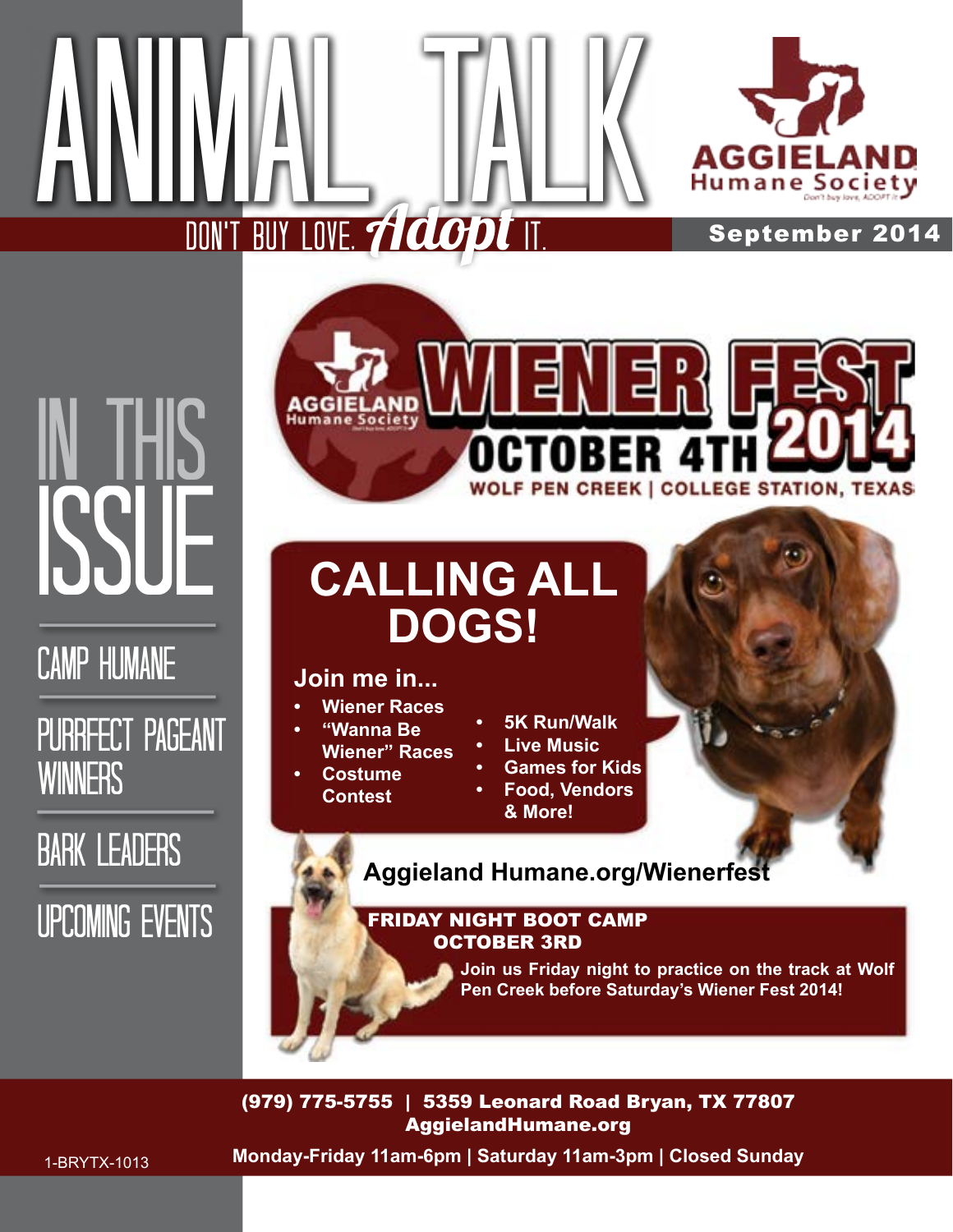#### Board of Directors

#### **President** Kris Fraley

**Secratery** Darby Green

Vice President Molly Georgiades

**Treasurer** Bob Stawser

## From the Executive Director: **Kathy Bice**

Past President Victoria Greene

Board Members Dr. Betsy Jeter Stephanie Coomes Kit Darling Scott McCollum Sheree Boegner Peggy Sherman

Dear Friends,

Our new "Lost and Found" page provides a first step to help pet owners who have lost their pet! The page has photographs of pets that have checked into the shelter and is available 24/7.

Those of us who work for companion animals understand that educating people about the work of animal shelters and animal rescue organizations never stops. We appreciate all you can do to help advance the work of the Aggieland Humane Society. We do not want to be a "best kept secret". We dream of being a leader among animal welfare organizations in Texas.

"Like" Aggieland Humane Society on Facebook. Share our adoption glamor make over photos on Facebook. "Bookmark" or "Favorite" our website and share it with other animal lovers. All of these efforts drive traffic to our site and help homeless pets find new homes.

Active lost and found advocates also have created networks of animal lovers who work together to document animals "out of place" in our community and then try to find their owners through social networking. See Facebook: Brazos Lost and Found.

**Wilma**, a more mature little lady, came to Aggieland Humane Society in January 2014 needing dental work. A routine blood test revealed a liver ailment that also needed attention. Thanks to Cookies Medical/Dental Fund and matched with funds from the Gray Muzzle Foundation, Wilma received all the needed medical procedures from Lovan Care Veterinary Clinic. In April the Mras family adopted a healthy Wilma, who they renamed LuLu. Now she spends her days playing with the Mras' other dog, Lucky, and cuddling on the couch with her "dad", Paul!

We are grateful for the many ways this community engages in helping companion animals. This is especially true for our more than 100 volunteer foster families that help us take care of pets that, for many reasons, need time outside the shelter before they are adoptable.

### **Kathy Bice**

#### Our Mission

- Provides humane shelter, care, and placement for stray and unwanted animals,
- Promotes the human animal bond, and
- Promotes responsible pet ownership to enhance the quality of life for the people and animals in our community.

#### Our Vision

PEPPEH was a 12-week-old Schnauzer mess when she came to Aggieland Humane Society in July – fleas, hair loss, eye discharge, and no microchip. Her outward appearance masked a more serious problem, an atrophied left back leg from an old injury. Veterinarians at Wellborn Road Animal Hospital replaced her hip. This now 16-week-old little lady healed and thrived under the care of foster parent Sarah Brien, a senior biomedical science major and volunteer at the humane society. Healthy and fiesty, this loving girl is rarin' to go to a forever home!

To be a leader among animal welfare organizations in Texas

Tax ID: 74-2150288



 $MIDNIGHT$  is a black Lab mix who had been a humane society resident since February 2014. Sometimes dogs hurt their adoption chances because of unruly behavior. Waggie Pet Zone offers a board and train program to teach select dogs basic obedience skills. Midnight was sent to Waggie Pet Zone for training in mid-June where he met Megan McCarthy, one of the trainers. She kept wondering why no one had adopted this sweet lovable boy. When his time at Waggie Pet Zone was up, Megan called her family in San Antonio. They didn't have a dog, but they did have a big backyard! By mid-July, a well-behaved Midnight was home with his new forever family in San Antonio!



A horrifying incident is working toward a happy ending thanks to quick action from a concerned citizen. In July, "Knight", a black kitten, was thrown from a moving car on a busy College Station street. A young lady witnessed the act and immediately rescued the kitten, transporting her to Aggieland Humane Society. Veterinarians at Wellborn Road Animal Hospital determined that she had a compression fracture, which requires her cast to be changed every Friday. Humane Society staff member Amanda Hunt decided to foster Knight so that she could keep a closer watch on the little one's recovery. Thanks to these caring adults, Knight will soon be healed and ready for her forever family to adopt her!





## SUCCESS STORIES



Your own success story could be waiting at the Aggieland Humane Society. Visit our website today AggielandHumane.org/Adopt



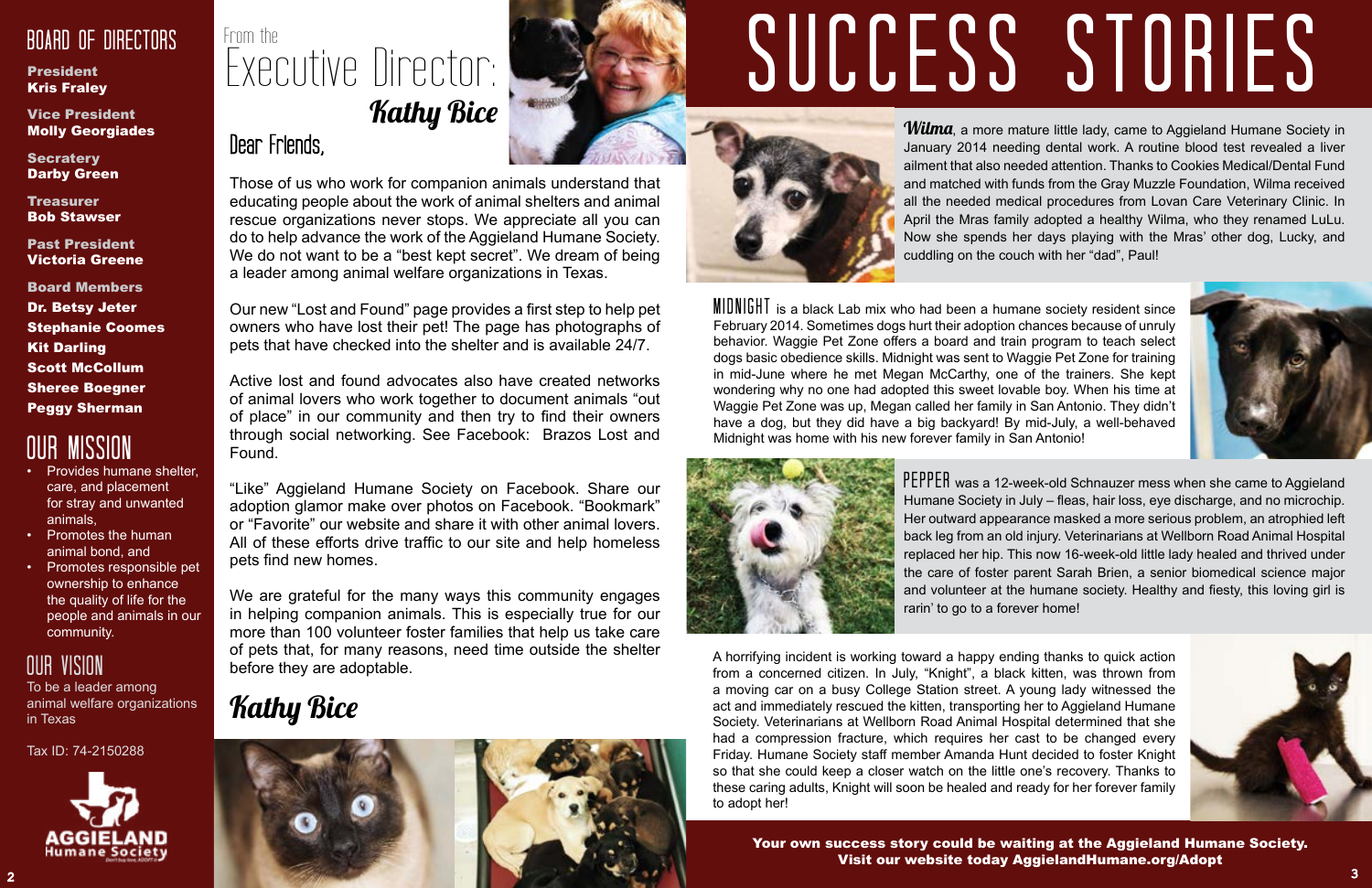#### Reigning Queen Chloe

and her subjects Princess Lola and Duchess Vera raised over \$1000 during our Purrfect Pageant fundraiser. A new AgHS fundraiser dedicated to raising money for the homeless pets of Brazos County.

This Years Top Three Fundraisers Won a photo shoot, prizes and the right t represent AgHS for the 2014-15 year!



Princess Lola Proudly sporting her crown.



Duchess Vera Vera snuck in at the last minute to claim her prize, raising just over \$200 securing her crown.

## PURRFECT PAGEANT

#### Queen Chloe Raised over \$500!





Princess Lola loved the spotlight and getting her photo taken!

Camp Humane Campers get hands on experience with exotic animals.

# AGGIELAND CAMP HUMANE









Camp Humane gives campers three days of everything from hands on experience with exotic animals to learning basic animal care.



From Scales to Feathers. Campers get to experience something new every day at Camp Humane.

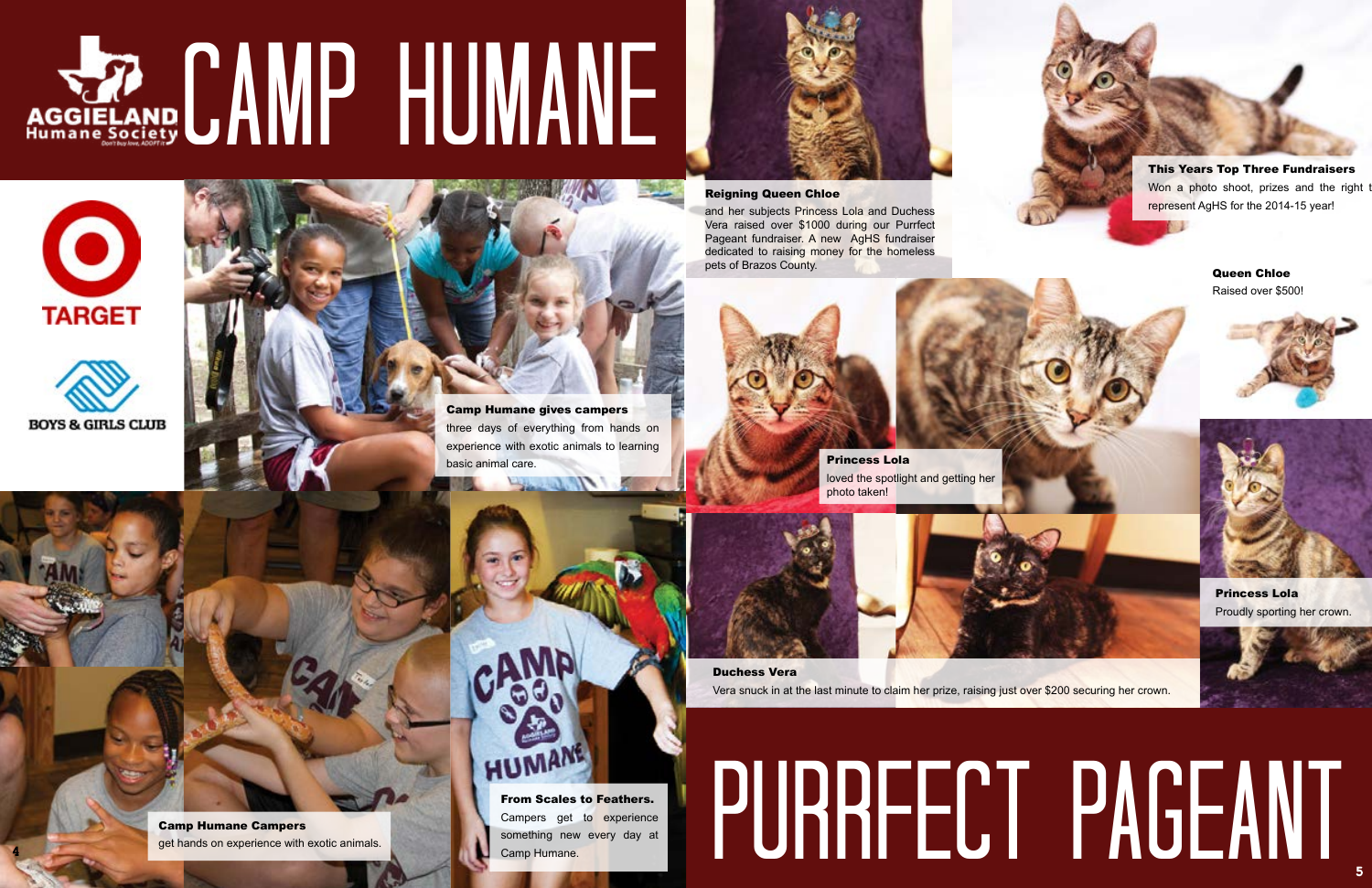#### The Charitable Gift Annuity: The gift that keeps on giving – to you and to your charity



Wouldn't it be nice to receive guaranteed retirement income and make a gift to Aggieland Humane Society? You can with a charitable gift annuity.

A charitable gift annuity is a contract between you and the charity. The contract is easy to understand and create. You donate assets to the charity and in return the charity agrees to make regular fixed payments to you, or someone you name, for your lifetime with the remaining assets going to the charity. The annual return you receive is based on your age and statistical life expectancy. If you and your spouse create a gift annuity together, the rate is based on your combined statistical life expectancies. And, because the amount of return from the gift annuity is fixed and guaranteed, you don't have to be concerned with how it is invested.

Not only will you help a beloved charity, but you will also experience several tax benefits:

A charitable gift annuity is one of the simplest and most popular of all the charitable gift planning vehicles. Gift annuities have been around for over 150 years and can benefit a wide range of donors, those with modest means as well as those with great wealth.

- An immediate income tax charitable deduction for a significant portion of the gift amount.
- Partially tax-free income: A portion of the annuity income is treated as a tax-free return of principal for your lifetime. This may help to reduce the taxable portion of your Social Security benefits and/or Medicare premiums.
- Reduces capital gains tax: If you gift highly appreciated stock you avoid paying tax on a portion of the gain equal to the deductible portion of the gift. The taxable portion of the gain would be spread over the balance of your life expectancy.
- May create estate tax savings.

With a little planning you can make meaningful and cost-effective gifts that provide real benefits to you as well as the receiving charity.

6

**Remember to leave the Aggieland Humane Society in your will and planned gifts IRS Tax ID number 74-2150288**

When Bob and Pat Gibbons retired to Iola from Houston in 2009, Bob worked part-time and wanted to spend his spare time volunteering. He found his niche at Aggieland Humane Society.

"For over 30 years, my wife and I have had dogs and cats as pets. We adopted the dogs and the cats adopted us!" said Gibbons, whose 40-year career included jobs with Texaco, ExxonMobil and TEK systems. "Pets are part of our life - loving them, enjoying them and caring for them."

Volunteering at the humane society seemed like another way to enjoy more dogs beyond our own."

Bob drives from Iola to Aggieland Humane Society one morning a week. He usually walks dogs but says he'll do whatever the staff needs done, which might include cleaning kennels and washing dishes.

Bob also supports the humane society through ExxonMobil's Volunteer Involvement Program (VIP). This program encourages employees, retirees, and their families to volunteer for charitable, non-profit organizations in their community. For each 20 hours volunteered, ExxonMobil awards a \$500 grant up to a maximum of four grants for each volunteer during a calendar year.

But volunteer work can be "hazardous".... In a good way!

"Pat and I also fostered a puppy in early 2013 and eventually adopted Molly," He said. "We learned the 'dangers' of foster care --- you want to adopt them all!"









## VOLUNTEER STORY

### Aggieland Humane Society gets paid when Bob Gibbons volunteers

4

## AGGIELAND PLANNED GIVING

#### Want to become an Aggieland Humane Society Volunteer? **Visit: AggielandHumane.org/Volunteer**

We hope you will consider Aggieland Humane Society in your charitable plans and are happy to provide more information to you and/or your advisors as you develop your charitable giving plan.